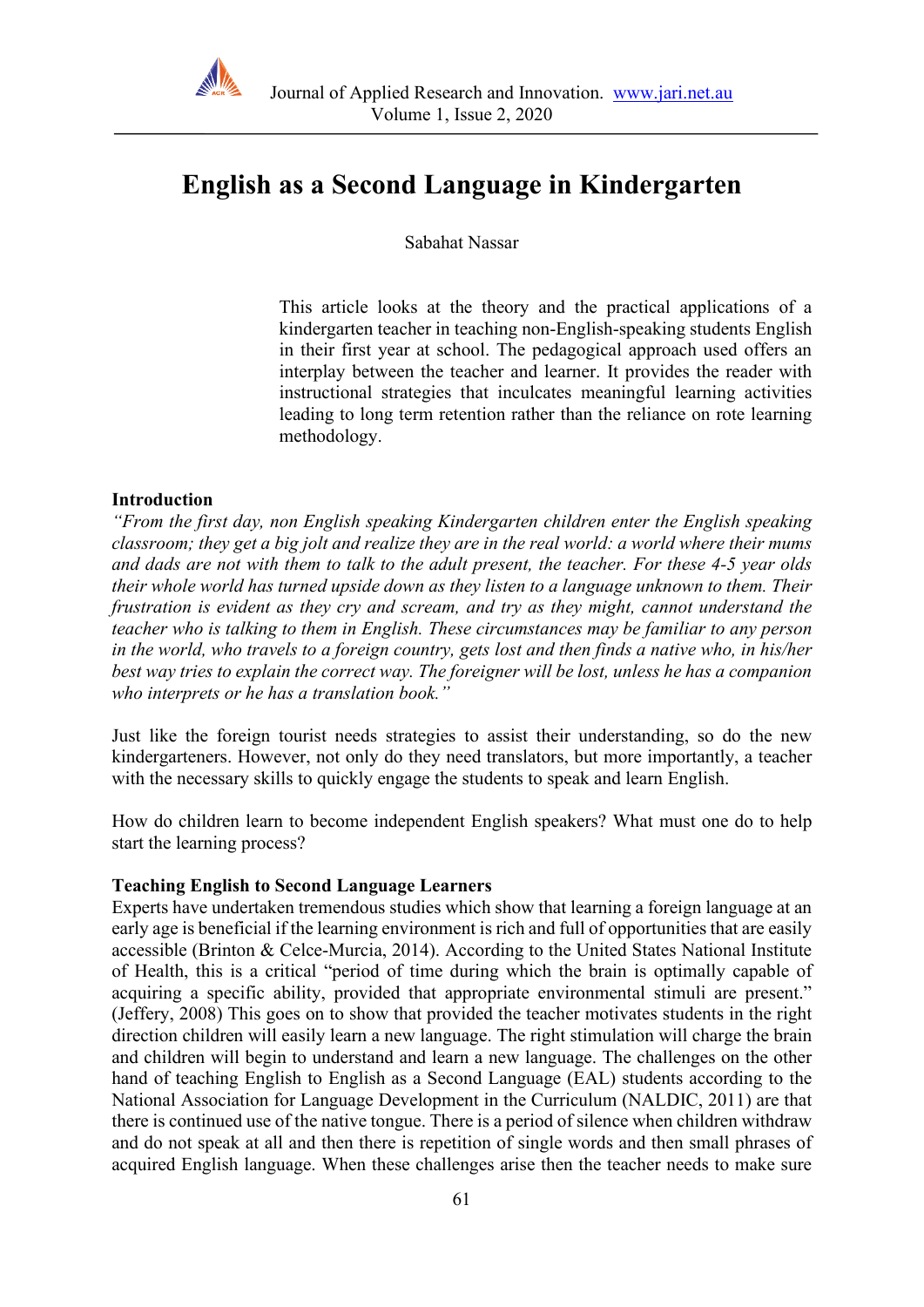

that she continues to practice good pedagogies and ensure that the children learn English. The way in which children learn a new language is through a number of key instructional strategies (British Council, 2016).

Key strategies used in schools of note include modelling how to speak clearly, repetition of keywords and phrases, role play to enforce language use, cooperative learning structures, the use of visuals to clarify vocabulary, narrating stories and singing songs.

Let me briefly explain each strategy:

# **1. Modelling**

When a teacher speaks he/she needs to articulate clearly and should look at the child when speaking. When second language speakers speak another language, it is as if they are "breaking their voices"; their voices are heavy, course and sound very different to the ears. To make sure they get used to speaking in English the teacher needs to make sure that the children are not embarrassed. A teacher will need to say the word(s) many times so that the child gets used to saying it. The ways to model according to Twomey, a speech-language pathologist, is by expansion, self-talk, parallel talk and to recast sentences (Twomey, 2009). These are explained as follows:

- *Expansion:* is when a child says "him good" the teacher corrects and expands by saying "he is good". Many EAL speakers tend to directly translate sentences from their native language to English and they change the parts of speech; they drop verbs and change pronouns. Correcting their parts of speech will increase their vocabulary and develop it.
- *Self-talk:* is when an adult talks about the actions he/she is carrying out. In class for example, if a teacher is demonstrating how to draw a mouse, the teacher will explicitly say, "I am going to draw a mouse; first I will draw a straight line on the paper then I will draw a curve for its body, next I will draw a circle and draw an eye and finally I will draw a curved line for its tail." In this way, the children get to know what the adult is doing and why and when they draw, they will be able to talk about it.
- *Parallel talk:* is when a child is playing silently, and the teacher gives a commentary for the play. For example, if the child is playing with play dough and the teacher says "you are playing with green playdough. You can make a green ball and take some red play dough and make a red bat." This way the child gets an understanding of what he is playing with and what he is making. The importance of this is that when he/she starts to speak English the child will have the vocabulary and will be able to relate words with his actions.
- *Recast sentences*: This is when a child e.g., is playing with building blocks and he/she brings the blocks to show the teacher and says, "look!" you can ask "What am I looking at?" or "what did you make?" to encourage the child to talk and at least give a one-word answer.

## *An Anecdotal View: How modeling works in my classroom*

The first time Sara spoke, the word "bathroom" sounded like an alien. It took me some time before I realized that Sara had spoken. So, I looked at her and said very softly and clearly, "bathroom". She repeated it and we practiced some more before she became comfortable saying the word. Sara then picked the word "water" and again it was heavily accented, and she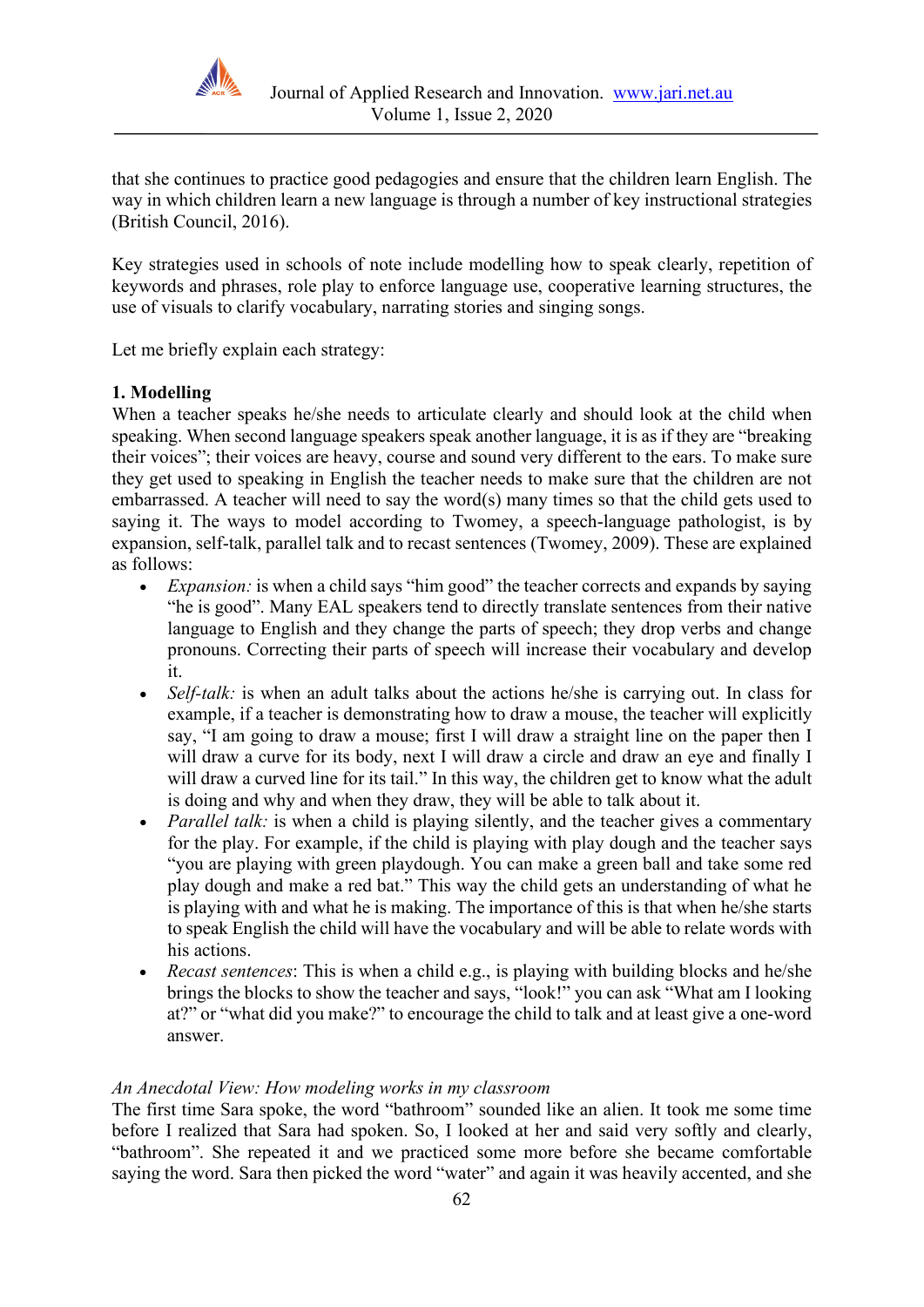

needed a lot of practice to say it correctly. Gradually, as Sara started using new vocabulary her vocal cords started to get used to new words. Singing the songs in class also became easier for her and her voice toned down considerably. Now Sara, is confident to speak in English and when she does speak English, she can name all the primary colours, count and knows the 3 basic shapes (triangle, square, and circle).

In class, I tend to use a combination of expansion, self-talk, parallel talk and recast sentences. I always expand children's sentences when they change the pronouns. The children nearly always tend to change their pronouns and the most common pronoun used is 'he'. The girls are almost always given masculine pronouns and it is not only the boys, but the girls too tend to use 'he' broadly.

# **2. Repetition**

When a child comes to school with no English language the teacher should repeat words. Research concludes that repetition works due to the connection of the neurons in the brain to the synapses. These neurons let communication through "action potentials or electrical signals" (Hecker & Humphrey, 2013). The synapses have neurotransmitters which are passed between the neurons that allow signals to pass through. These synapses are weak and will not passthrough neurons thus as a child learns a new word in a foreign language, he/she will not retain it easily. Therefore, repeating the words will help these neurons strengthen and so the child will begin to retain words. Repetition activities should be undertaken daily and possibly at the same time. In this way retention is better and children begin to get used to the words and eventually know how to say them.

## *An Anecdotal View: How Repetition works in my classroom*

The children coming to school need to know the days of the week and the months of the year among other facts. For example, the names of colours, shapes, animals, plants etc. To teach the days of the year I name the days of the week, and I have placed the names of the week on a wall where I can easily move a pointer to show: today is…., tomorrow will be…; and yesterday was…: I also name the months of the year. Eventually when I ask the children "Today is?" the children do respond. The child's answer might not be correct but just because they can answer the question and say the names tells me that repetition works, they can name the days of the week and eventually as they start to realize how time works, they will know which day it truly is.

## **3. Role Play**

Role play is encouraged in language acquisition as it helps children develop language naturally and realistically. When a child is told to role play an adult (eg. a girl role plays her mother); the girl can comfortably learn words which a mother uses in her everyday life. The girl can act as if her mummy is on the phone and she will be able to talk to her mummy's friend without any restrictions. When the conversation is going on the teacher can intervene to correct the child's mistakes or to provide vocabulary for easy conversations. The three key role play categories are:

• *Real life role play:* students role play situations which occur in real life like they can act like shoppers in a shopping mall or customers in a restaurant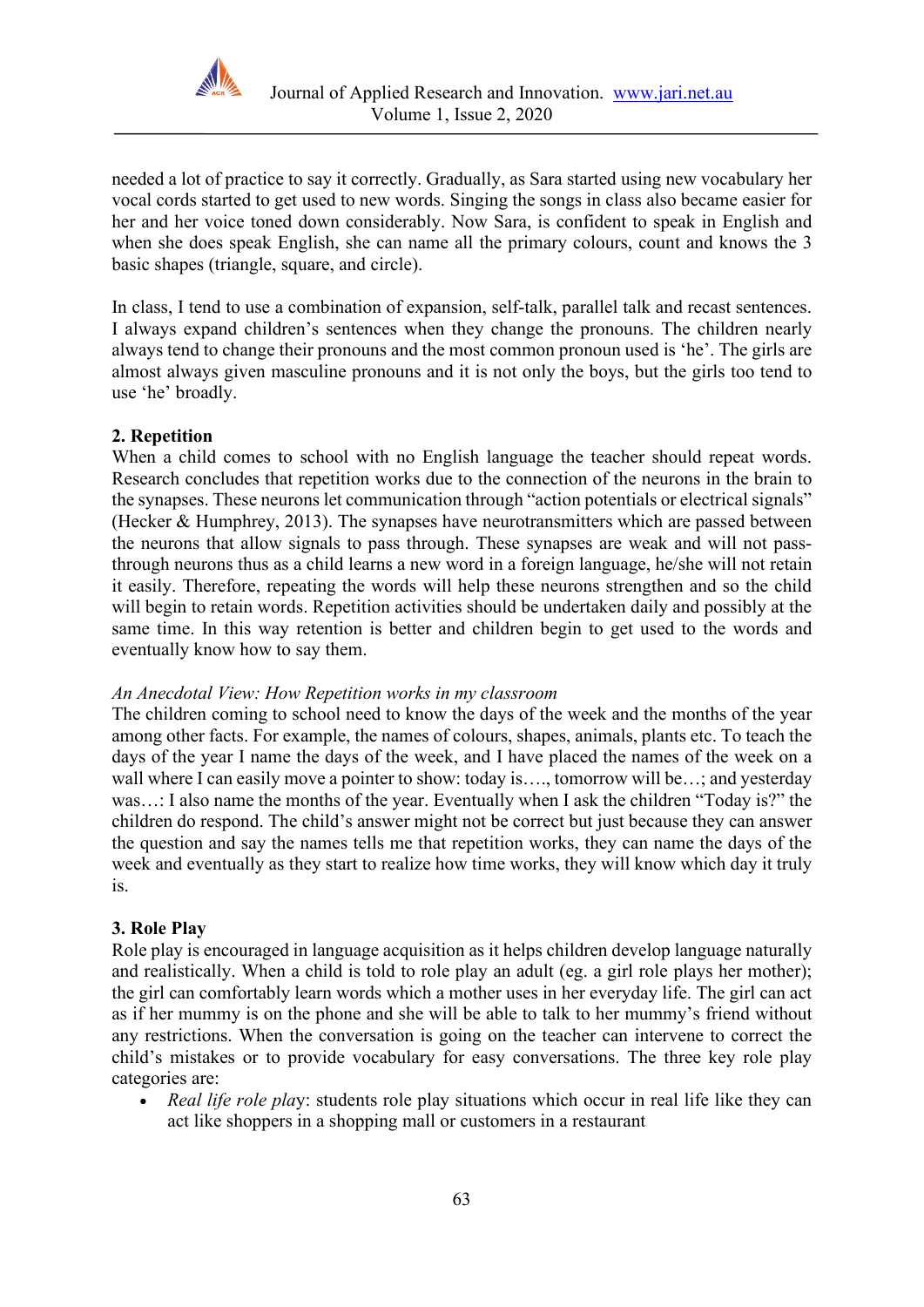

- *Direct/indirect experience role play*: students play parts which they personally experienced or might not have experienced for example, doctors, firefighters, mechanics and race car drivers
- *Imaginative/fantasy role play*: students act like characters from storybooks and the children talk like the animals or the people from the storybooks

All these role plays develop language as they add rich vocabulary to the non-existent or limited English language.

#### *An Anecdotal View: How role play works in my classroom*

For role play to be successful in my classroom I become the facilitator, where I facilitate the students by providing them with words to complete the role play. At times, I am the spectator so that students can see me and get the confidence to talk, even if they say one word or repeat what their peer has said. I have also been the participant and have acted together with the children so that the spectators can imitate me when it is their turn to participate in the play.

To aid role play I provide the students with targeted props for the role play area of my classroom. The students might be sellers and I am the customer where I will ask the children to sell me vegetables or food. Sometimes the students act like bakers and bake me bread or cupcakes and I always pretend to buy them and then pretend to eat them.

#### **4. Co-operative Learning Structures**

Cooperative learning structures are a rich way to help expand the English language. A study carried out by Grundman, (Grundman, 2002) concludes that having cooperative structures in place in Kindergarten classes greatly improves language in young children. Cooperation and collaboration are very difficult concepts for young children to master and even though they may not want to pair up or share resources with other students, continuing to practice and offering incentives helps build their relationships. The first time the students were asked to complete an assignment in small groups (2-3 students), I was disappointed by their response. They experienced difficulty sharing materials and working cooperatively to accomplish the task. However, if students are repeatedly told to collaborate and cooperate, and they have time to practice, then they begin to build positive relationships. This act builds their communication and language development. For collaborative learning to flourish in the classroom it is important that teacher talk is limited so that student participation is increased (Harrar, 2007). Liang, Mohan and Early, in a study conducted by Pica and Doughty (1985a; 1985b) found that student led instruction was more productive in language attainment than in teacher led instruction (Liang, Mohan & Early, 1998). Research by Kagan (2016) indicate a number of cooperative structures that can increase student collaboration in the classroom. These include Mix-Pair-Share, Rally Robin, Round Robin, Rally Coach, Quiz-Quiz-Trade, All Record Round Robin, Stand Up-Hand Up-Pair Up, Traveling Pair Share, Fan-N-Pick (Kagan, 2016).

According to Clowes, (2011) the list of structures is long and there are many "tools" on offer for the classroom teacher. The trick for the teacher is in selecting the right tool for the right job." (Clowes, 2011). Clowes goes on to identify the essential five "tools" which are: Rally Robin, Timed Pair Share, Round Robin, Rally Coach and Stand Up-Hand Up-Pair Up (Clowes, 2011). These structures and more can then be used by the teacher as he/she likes. These five Kagan Structures (Kagan, 2016) are described as follows: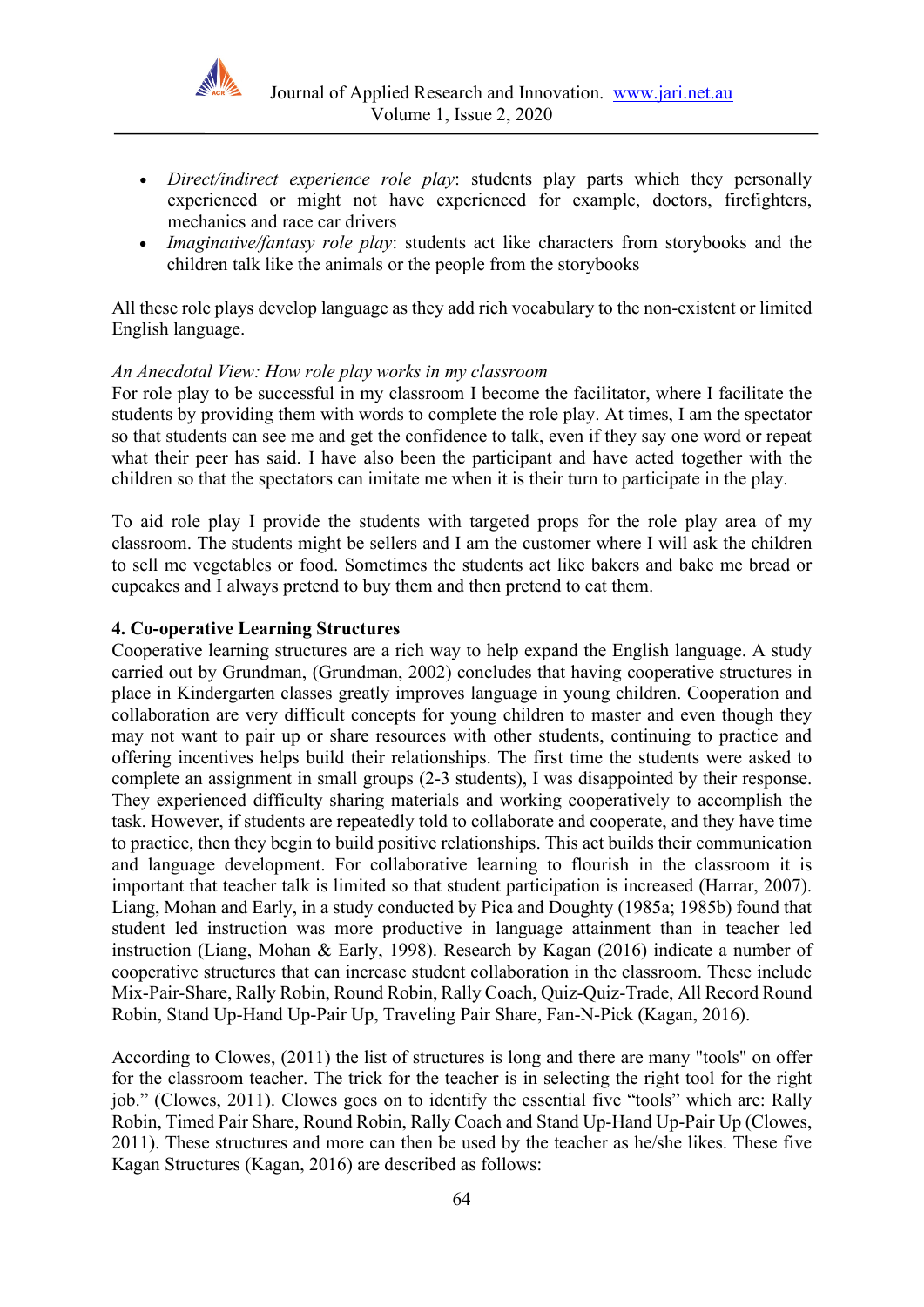

- *Rally Robin*: Is when two students take turns stating answers
- *Timed Pair Share*: Is when two students share knowledge about a topic for a given time limit
- *Round Robin*: Is when students, in groups of 4, take turns stating answers
- *Rally Coach*: Is when two students work together-one student solves a problem while the other coaches
- *Stand Up-Hand Up-Pair Up*: when all the students stand up, put their hand up and then pair up to find a partner and answer questions

*An Anecdotal View: How cooperative learning structures work in my classroom* There are plenty of Cooperative teaching structures that teachers use. To enable the children to engage with these strategies is a challenge but as I continue to implement them the children become more on task.

Let me explain how I use some of the structures in my EAL classroom:

- *Mix-Pair-Share:* It is not an easy task to explain to the children that they have to mix around the class, put their hand up and find a partner, as English is difficult for them to understand. I have to model the strategy with assistance from my teaching assistant. The first time I use any structure I have to physically pair up the children to explain that pairing is two students together and over time the children understand how to become a pair. Fully implementing this structure takes some time but eventually the children are able to find partners independently, albeit most of the partnerships are friendships. However, as long as they speak to each other in the beginning to become familiar with the structure I let friends pair up and as they become more confident with the structure, I insist they find other partners apart from their friends. After implementing mix-pairshare when the children are comfortable with moving around, I introduce Rally Coach.
- *Rally Coach:* For this structure, the high ability children like to take charge. Again, as long as they will speak in English with the low ability students and answer their questions, I let them take charge. Initially, I give the children one whiteboard and one pen to share between two. The instructions I can give for example are- I will say a phoneme and you will write it down while saying the writing phrase (the phonics program used is Read Write Inc. and to write letters we use a specific writing phrase so that children remember how to write the sounds/letters. This program also helps in English language acquisition as there are plenty of vocabulary acquired from it). As I say the phoneme, the confident children say the phrase and write it down on the whiteboard, then their partners have to check if the phoneme is correct and this directs them to say the phrase and they pick it up.
- *Quiz-Quiz Trade:* The children are given phonic cards. Then the children put their hand up and find a partner. After they find their partner, one partner asks the other partner what phonic letter it is and to name two things beginning with the sound. If the partner is unable to answer, then the first partner coaches the second partner and asks again. Then they switch and the second partner asks. In this way, all the children are interacting in English. Even if some students do not talk, they are listening to the words and some recognition is taking place.

After implementing these structures, I have noticed the confidence and the rise in the level of spoken English in my class. If the children are not speaking their own mind at least they are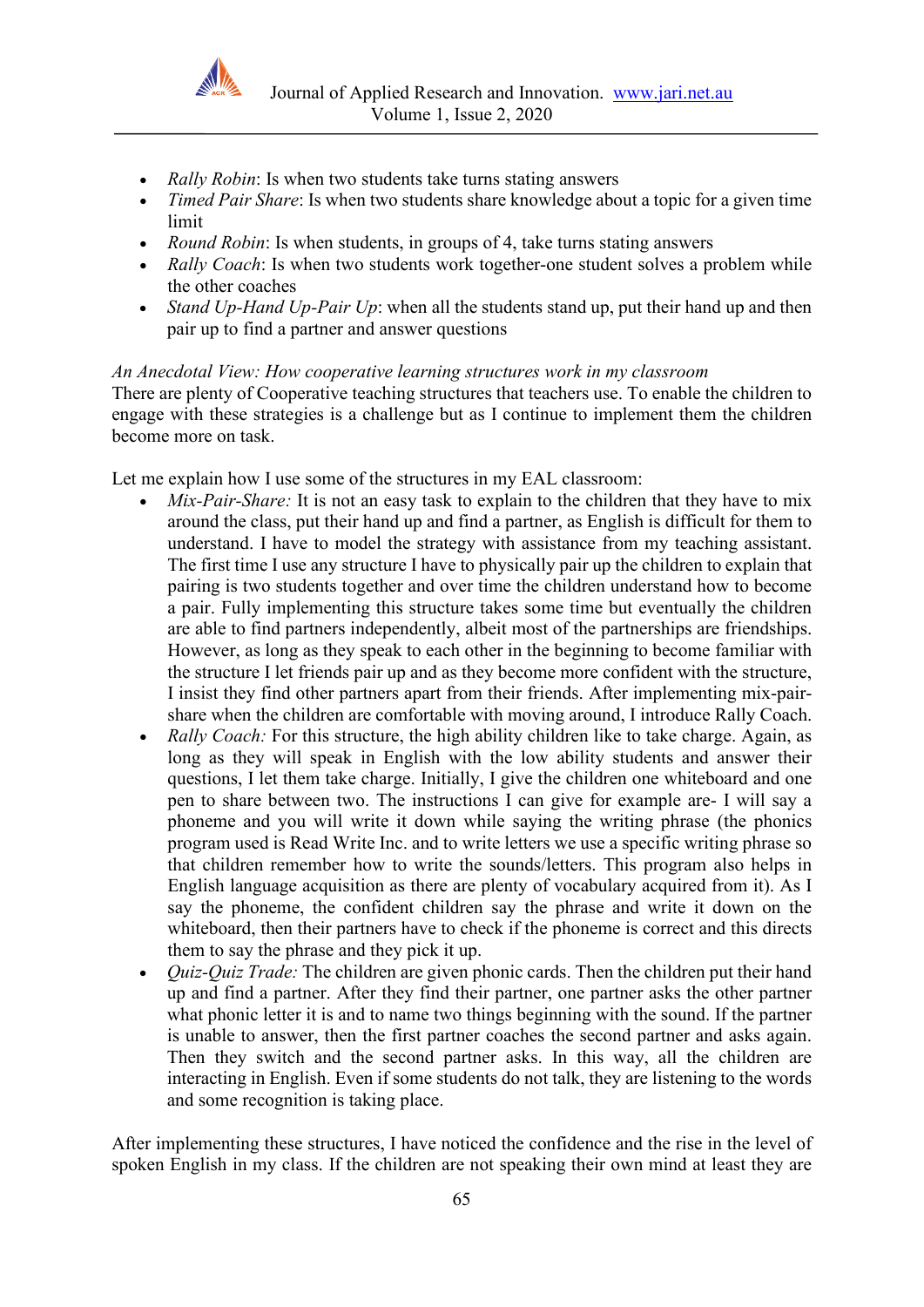

repeating what they are hearing. The collaboration of the students ensures that students are in charge of their own learning and are also coming up with their own answers in a language that is not native to them.

# **5. Using Visuals**

There are three main types of learners according to Gilakjani (2012); visual, kinaesthetic and auditory. Visual learners are those who use visual clues to understand a concept, kinaesthetic learners are those who learn through hands on experience and those who need interaction with physical objects and auditory learners are those who learn by listening, (Gilakjani, 2012). EAL students can also be visual, kinaesthetic or auditory learners but as they do not understand their non-native language even if they are auditory or kinaesthetic learners, visual clues benefit them. Krčelić and Matijević (2015) indicate that visual tools are powerful retention aids which increase understanding." Visual learners in EAL require visual aids as visuals facilitate students' understanding by providing concrete evidence of what is being said. Krcelic and Matijevic state that if visual tools are used properly, they facilitate learning foreign languages. Studies on learning have shown that individuals can record images and words in their memories and recall them in image and/or word forms (Krčelić & Matijevićc, 2015). Some examples of visual tools are pictures, posters, photos, illustrations, icons, symbols, sketches, figures, presentations, graphic organizers and where possible real objects. Using visuals is the ideal way to teach EAL students as they can "see" what you are asking them to do, what you are talking about and what your expectations are.

# *An Anecdotal View: How using visuals work in my classroom*

I use visual tools on a regular basis in class. A common example of this practice is illustrated when I sing a song; for example, *Head shoulders knees and toes*. The children may not know what a head or shoulders or knees or toes are (in English) unless I point to the parts of the body which are being named. As the students begin to understand that it is their body parts they need to point to, they pick up the vocabulary easily. To teach subjects which require real objects is not so challenging as I can easily show them the real object. For example, in a phonics lesson I can show students an apple, a ball or a mouse. In a Math class, to represent a number, I can quantify it or show them a red heart or a blue ball. However, some concepts like "heavy and light" or "sink and float" are more abstract. Showing them pictures is not enough to define heavy or light. In situations like this I physically let the children hold objects and explain the concept of heavy or light. In the same vein, I demonstrate what objects sink and which object floats.

## **6. Stories and Songs**

# **A. Stories**

Reading stories in class seems to be a natural way to teach EAL students English. One of the reasons is that children relate to stories, even if they do not understand they look at the pictures and are able to connect. Gosn (2002) suggests authentic literature provides a motivating, meaningful context for language learning, since children are naturally drawn to stories. Students' language also expands as stories are told and they are asked to repeat or retell the story. Stories that are told should have good illustrations and vivid pictures to draw the children's attention. This keeps them interested engages them in the learning of words. Brown (2004) recommends the following guidelines when choosing suitable books to read with EAL Students: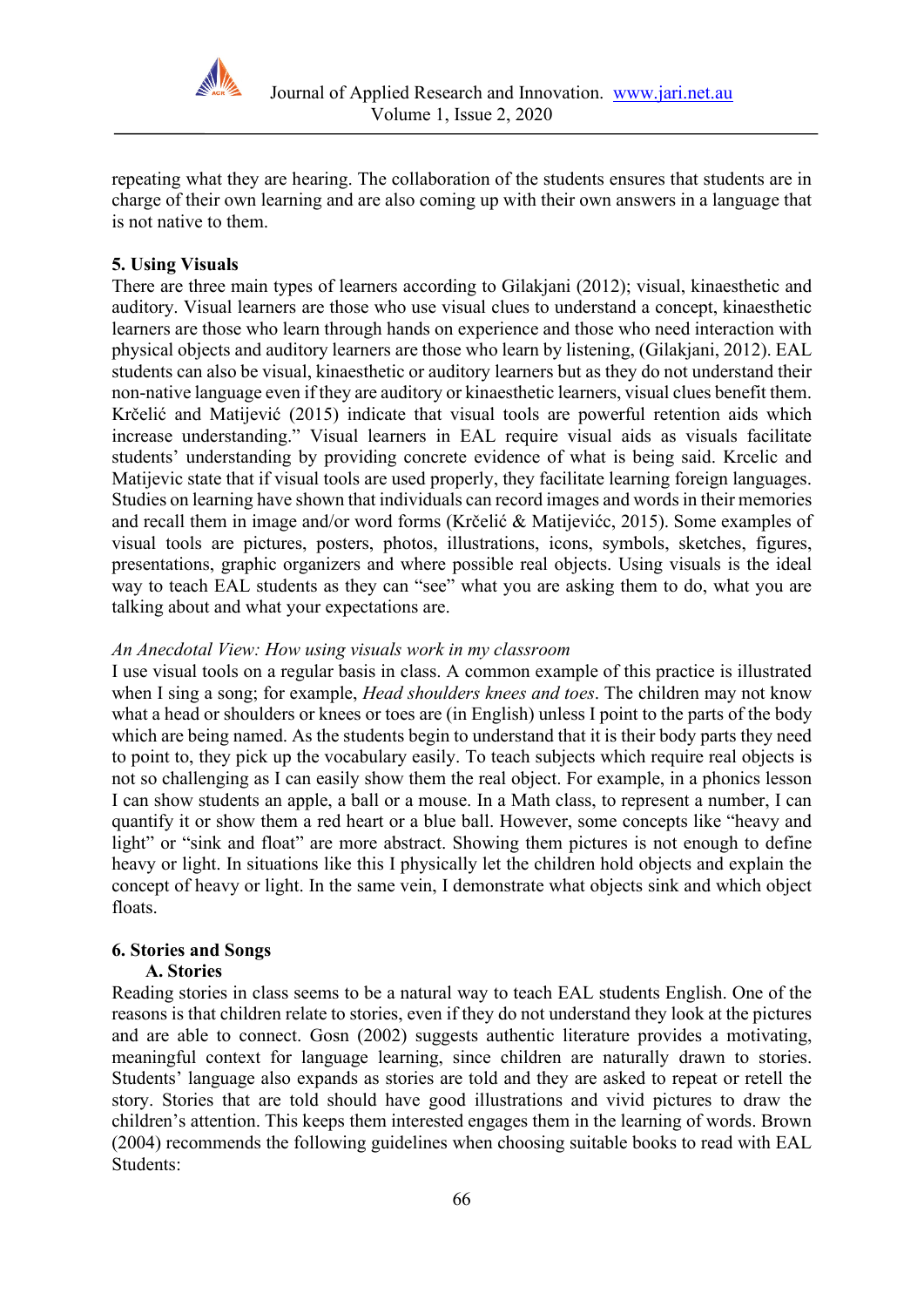

- Short and less complex, simple with repetitive language stories
- Less wordy and unintimidating so it is easily comprehensible
- Easy vocabulary with students knowing at least 75%-80% of the vocabulary
- Interesting illustrations so students understand the story and the vocabulary
- A story that the teacher will enjoy so that the children will see genuine interest from the teacher and in return the students will be excited about it as well.

Reading the same story repeatedly also has the advantage of expanding comprehension skills. If EAL students are going to learn new words, there is no point gaining the vocabulary if they do not know what those words mean or how to use them in the correct context. Thus, Gosn points out that it is important to ask questions intermittently to check for understanding (Gosn, 2002). Comprehension skills build up over time as the children become more comfortable with English language. Brown (2004) believes many children do not tire of practicing a repetitive and rhythmic text several times a day, many days a week. Consequently, stories which have some repetitive phrases do not bore children. Brown (2004) notes that his class continually crave to have Dr. Seuss' The Foot Book, which contains only 131 words (47 of these words are the word feet or foot) read to them. He also notes another book, We're Going on a Bear Hunt, which is a short story based on a popular children's summer camp song, was very popular with his second-grade class. Instead of being bored with the story, their enthusiasm seemed to grow the more time they spent on it.

## **B. Songs**

Songs are a good way to learn English and to teach other subjects. Songs have many repetitive patterns and children easily tune into the words. Songs also have a natural rhythm with a recurring beat that is similar to the stress patterns of spoken English. These patterns make some songs useful for practicing rhythm and stress. (Millington, 2011) Songs also help clear pronunciation of many English words. They support young learners to improve their listening skills, pronunciation and eventually improve their speaking skills (Millington, 2011). Songs are also a good way of providing visual clues and kinaesthetics so children can easily relate to the new vocabulary that they are learning. Some examples of songs that children can easily relate to are: *Head shoulder knees and toes, Tommy Thumbkin*, *If you are happy and you know it, Old Macdonald had a farm, The wheels on the bus* and *Good morning*.

## *An Anecdotal View: How stories/songs work in my classroom*

When I first started to teach EAL students, I realized no matter which background/language/culture children came from reading a story from vividly coloured books will engage them. Children love stories even if they do not understand the language they are drawn into the story as their imagination soars. Reading books repeatedly helps develop language as children realize that they want to retell the story. A lot of vocabulary building has been done because children love to tell stories when I ask to retell them. At first, it might be just naming the characters, then they build on the story and can retell the story as they gain confidence. When I choose a story, I try and make sure that it is beautifully illustrated, and it will hold the children's attention. I try and make sure there are repetitive phrases or words that repeat. Having a puppet to tell the story is an added benefit as the children are mesmerized and are attracted to the story very quickly. As I settle the children on the mat, I show them the front cover and ask them what they see. At first, they do not have the vocabulary and reply in their native language, so I point to the picture and tell them in English (I show them the picture on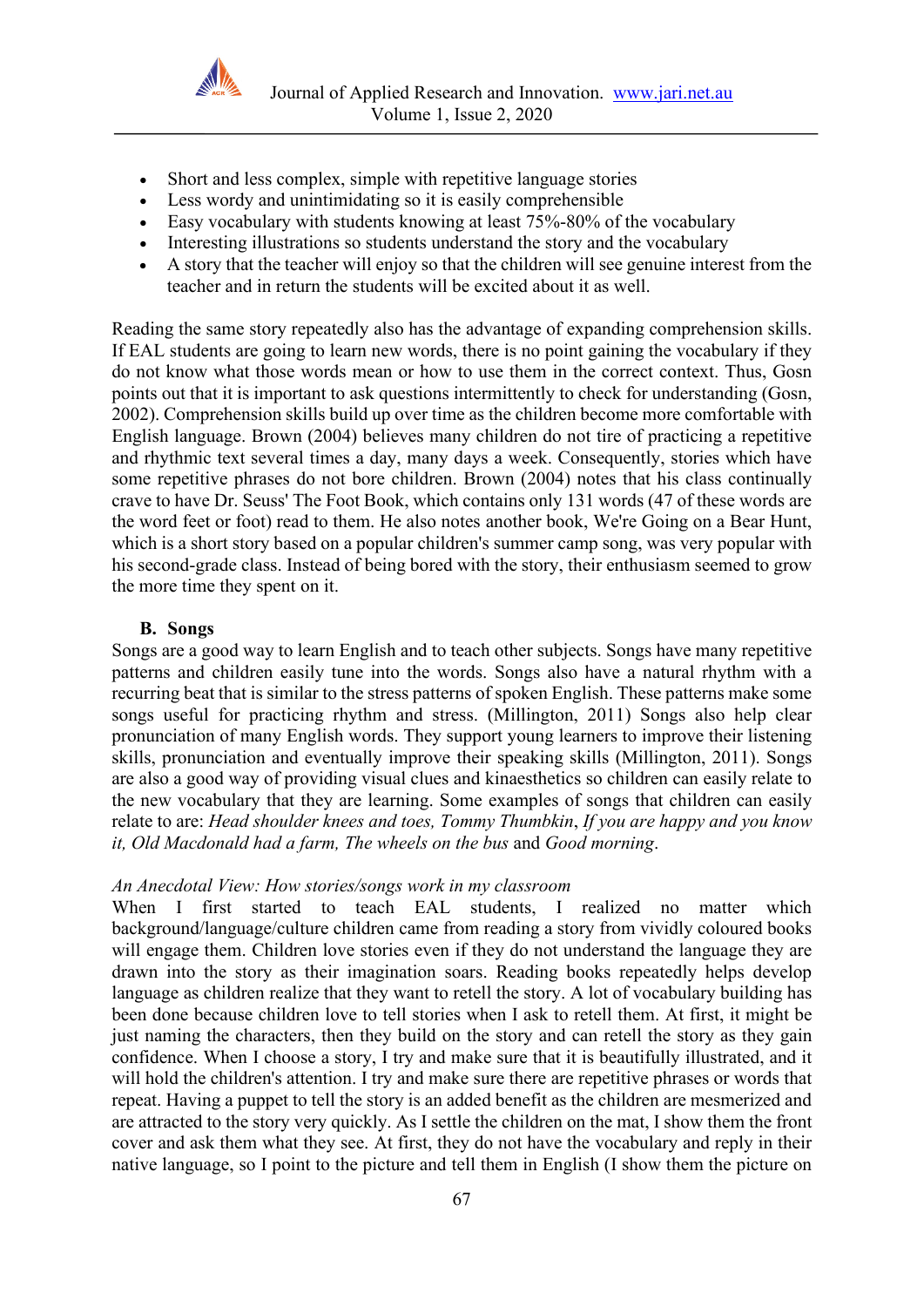

the Interactive whiteboard –IWB- so that it is enlarged, and all the children are able to see the front cover). Then I start the story. To tell the story I use my own voice but as the characters appear to speak them, I change and vary my voice making it deeper or thinner according to the character. While I read, I use facial expressions. I also ask them questions about what is going on and I make a note of it to ask them again. The next day, when I retell the story, I tell the children that they have to say the repeat phrase when I get to it. I go over the phrase with them and let them know what it is and as I read the story, I make sure to pause at the phrase so that they are able to say it. I usually ask 1-2 children who do know the word(s) and by the end of the book at least half of the students are saying it. In this way, they expand their vocabulary and knowledge in English.

Songs are an easy way to help develop language skills. I always sing *Days of the week* song, *Good Morning* song, *Good morning how are you?* song, *Months of the year*. When teaching EAL students shapes, numbers, and colours I use songs to give the children a better understanding of what a shape is, what numbers are and what objects have certain colours. For the shape song I sing the *square song*, *triangle* song and the *rectangle* song to name a few. Numbers are ordered so as we count, the children begin to understand that these are numbers, and they count their fingers. For colours I sing the songs available for all colours and eventually sing *I can sing a rainbow* song.

# **Conclusion**

Teaching English as a second language is challenging but if proper channels like modelling, repetition, role play, cooperative learning structures, visuals, stories and songs are used, English can be learnt. Children who come to school with no English, and like the lost tourist, needs guidance from the teacher. Eventually our students do learn and understand the English language which at first seemed daunting and frightening. At the end of the school year the children become confident and use English like it is second nature to them.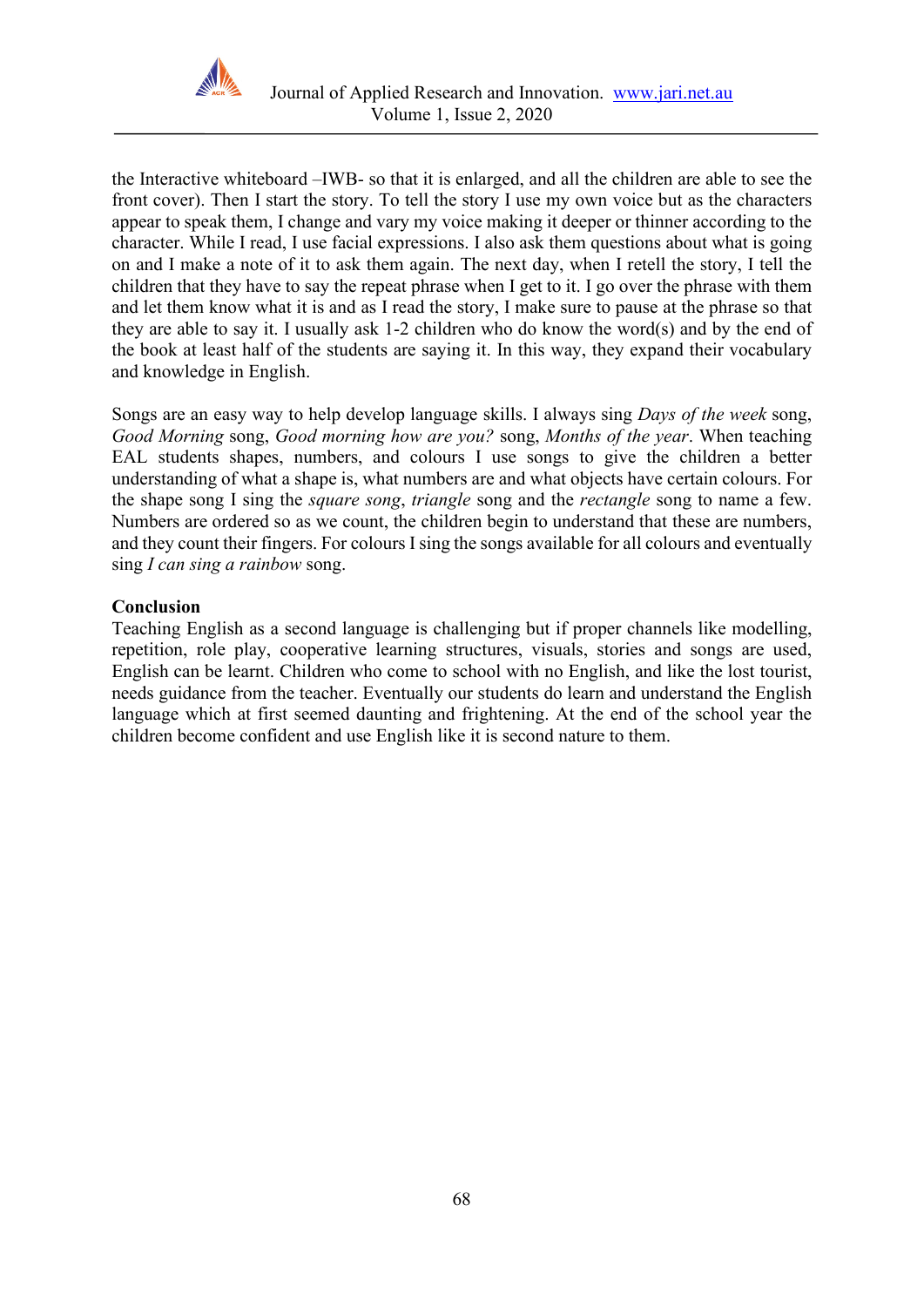

## **References**

Brinton, D. M., & Celce-Murcia, M. (2014). *Teaching English as a second or foreign language*. Heinle and Heinle.

British Council (2016) *Effective teaching of EAL learners*. Retrieved May, 2017 from <https://eal.britishcouncil.org/teachers/effective-teaching-eal-learners>

Brown E. (2004) *Using Children's Literature with Young Learners*, The Internet TESL Journal, Vol. X, No. 2, February 2004 <http://iteslj.org/Techniques/Brown-ChildrensLit.html>

Clowes, G. *The Essential 5: A Starting Point for Kagan Cooperative Learning.* San Clemente, CA: Kagan Publishing. Kagan Online Magazine, Spring 2011.

Harrar, R. (2017) *Cooperative Learning in a Kindergarten Classroom: An Inquiry by PDS Intern*, Kindergarten, Park Forest Elementary; April 25, 2007

Hecker M. and Humphrey K. (2013) *Language Acquisition and its Brain Function*, Retrieved May, 2017 from <https://my.vanderbilt.edu/developmentalpsychologyblog/2013/12/language-acquisition-and-its-brain-function-2/>

Gilakjani, Abbas P. (2012) *Visual, Auditory, Kinaesthetic Learning Styles and Their Impacts on English Language Teaching*, Vol. 2, No. 1 p104-113

Grundman J. (2002) *Cooperative Learning In An English As A Second Language Classroom*, Judith Hamline University Saint Paul, Minnesota

Ghosn, I. K. (2002)*, Four good reasons to use literature in primary school*; ELT Journal Volume 56/2 Oxford University Press, (pgs 172-179)

Kagan, S. (1994). *Cooperative learning*. San Clemente, CA: Resources for Teachers, Inc.

Kagan L. and Kagan S. (2016), *Kagan Cooperative Learning: It's all about engagement*, retrieved fro[m](https://www.kaganonline.com/free_articles/research_and_rationale/330/The-Essential-5-A-Starting-Point-for-Kagan-Cooperative-Learning) [https://www.kaganonline.com/free\\_articles/research\\_and\\_rationale/330/The-Essential-5-A-Starting-Point-for-](https://www.kaganonline.com/free_articles/research_and_rationale/330/The-Essential-5-A-Starting-Point-for-Kagan-Cooperative-Learning)[Kagan-Cooperative-Learning](https://www.kaganonline.com/free_articles/research_and_rationale/330/The-Essential-5-A-Starting-Point-for-Kagan-Cooperative-Learning) on San Clemente, CA, Kagan Publishing,

Krcelic, P. and Matijevic, A. S. (2015) pgs 110-114; *A Picture And A Thousand Words: Visual Tools in ELT* The International Language Conference on The Importance of Learning Professional Foreign Languages for Communication between Cultures

Liang X. et al (1998) *Issues of Cooperative Learning in ESL Classes: A Literature Review*. Tesl Canada Journaul/A Revue Tesl Du Canada Vol. 15, No.2, (p13-23)

Millington N T. (2011) *Using Songs Effectively to Teach English to Young Learners*; Language Education in Asia, Volume 2, Issue 1,